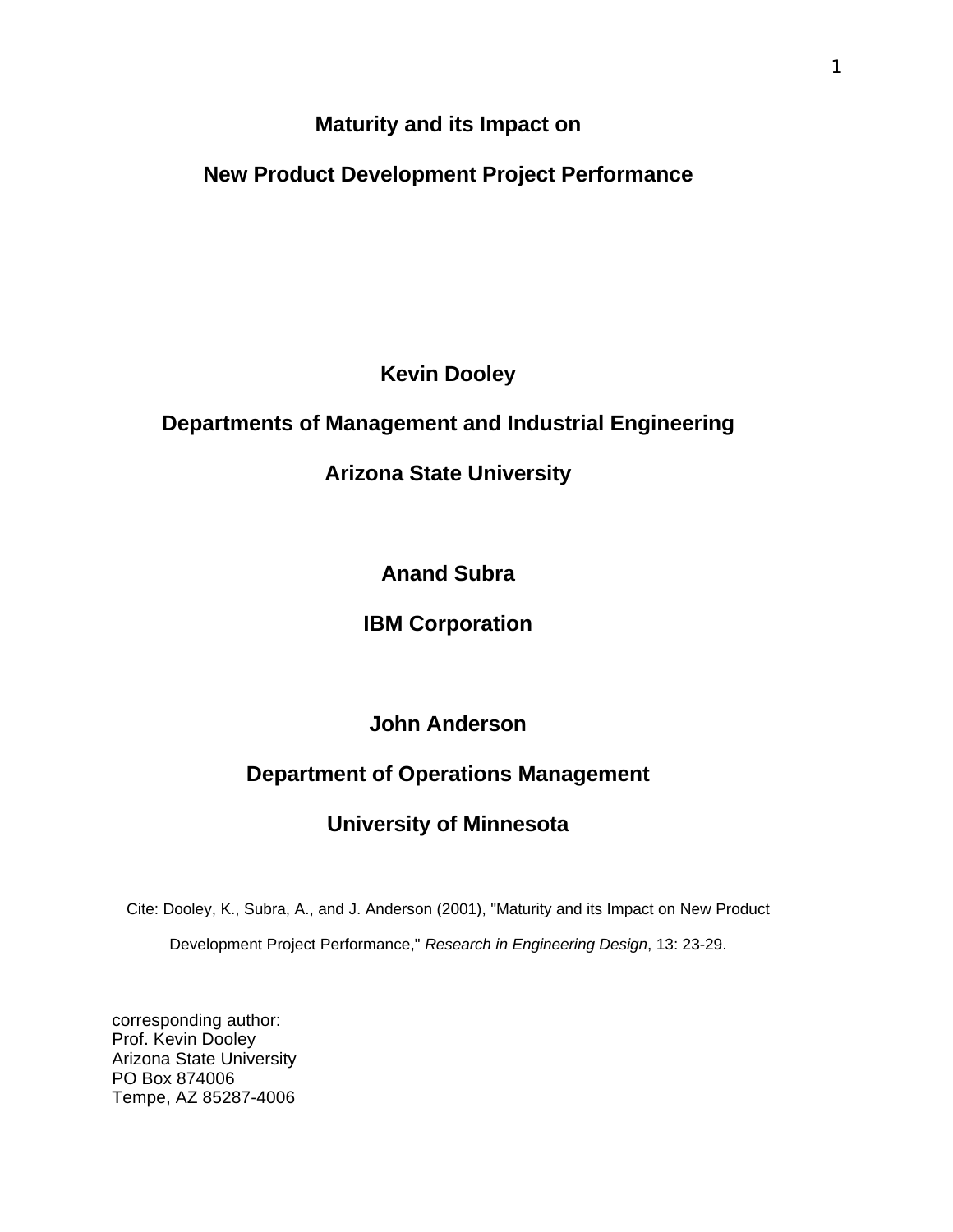running title: Maturity and New Product Development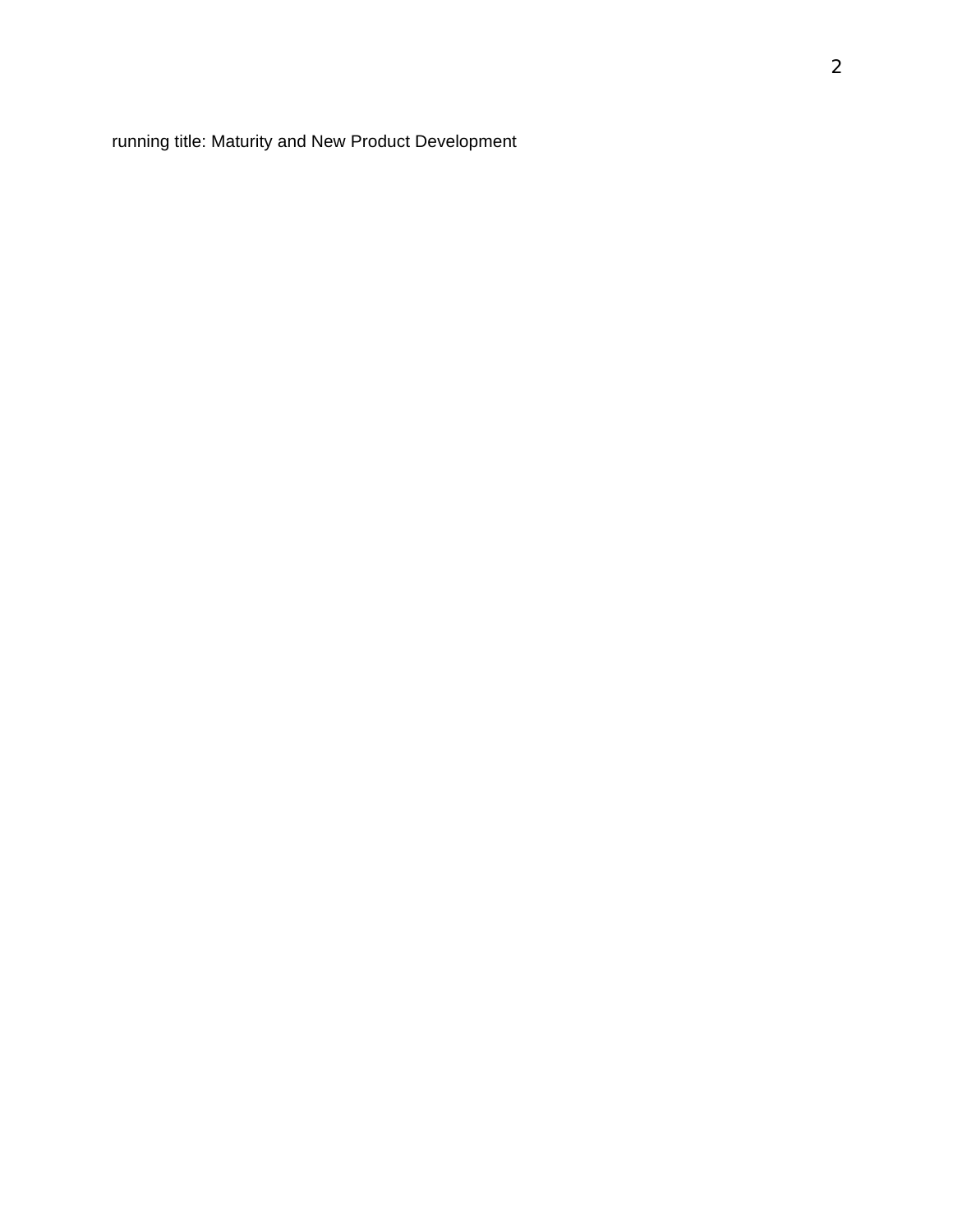## **Maturity and its Impact on**

### **New Product Development Project Performance**

#### **Abstract**

The Software Engineering Institute's Capability Maturity Model (CMM) has popularized the concept of process maturity. Software organizations use the CMM to assess their current capabilities and plan for further improvements. The purpose of this paper is to generalize the concept of maturity beyond the software engineering domain and determine the impact of maturity on project performance in new product development. In this paper we define the construct of maturity as the degree to which a process is defined, managed, measured, and continuously improved. We employ survey methodology to operationalize the construct, and a sample of 39 new product development programs is used to test the proposition that increased maturity leads to better project results, as measured by project cost and timeliness. We also test a number of environmental factors as moderators of this relationship. Results confirm a positive relationship between maturity and project success.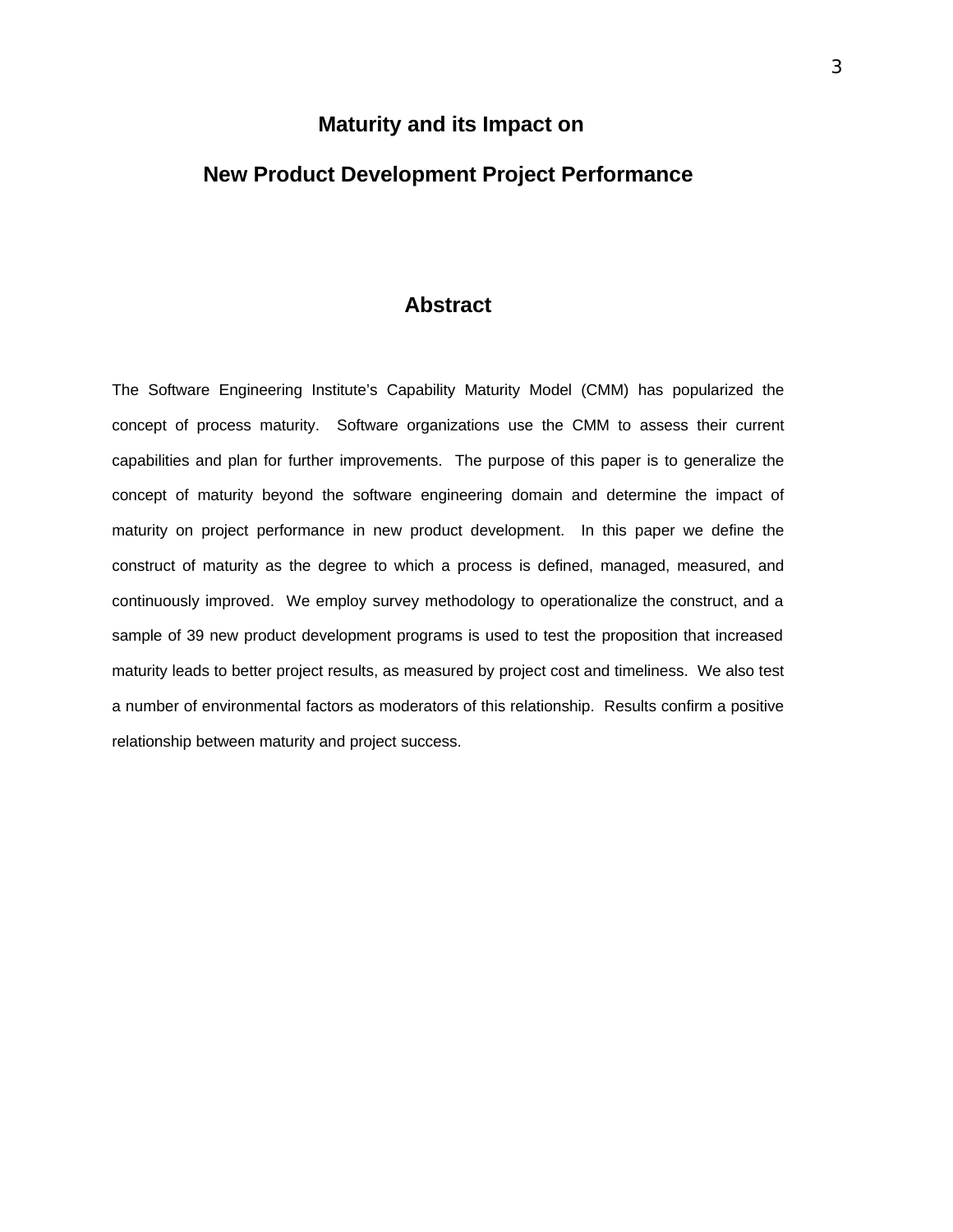### **Problem Statement**

The quality and timeliness of the new product development (NPD) process has been hailed as a critical strategic factor for the success of organizations (NRC, 1991). High-quality NPD processes have been shown (e.g. Cooper, 1993) to be associated with numerous beneficial organizational outcomes. Traditionally, improvement in NPD has been sought through implementation of *best practices.* In general, a practice is a tactic or method chosen to perform a particular task, and/or to meet a particular objective. For example, selection of project team members would be a practice that would help define the ability of the organization to be capable of rapid response. A best practice is a tactic or method that has been shown through real-life implementation to be successful; a cross-functional development team would be an example of a best practice (Olson, Walker, & Ruekert, 1995). Various research studies (via description) and design gurus (via prescription) have identified a large number of such best practices that could beneficially be implemented in the organization's NPD processes (e.g. Cooper, 1993; Dixon & Duffey, 1990; Paulk et al., 1993).

Best practices--or *what* is done--only define one component of success. Equally important are the issues of *maturity* (how well the system does what it does) and *diffusion* (how widely and how often the organization performs the best practice). It is hypothesized that widely diffused best practices in a mature NPD process will lead to greater organizational effectiveness and more successful products.

The concept of maturity is an integral component of the Software Engineering Institute's (SEI) process Capability Maturity Model (CMM) (Paulk et al., 1993). The CMM is used by the U.S. Department of Defense to evaluate the capabilities of software suppliers. The maturity of an organization's software development process is assessed to be at one of the following five levels: *initial, repeatable, defined, managed and optimizing*. In the *initial* level the development process is ad hoc; there is no synergy between development projects, and work succeeds simply because of the effort of individuals. As the system gains some maturity, the development process becomes *repeatable*. Efforts and actions can be replicated with some consistency across multiple projects. As the process is *defined* it takes on an even greater degree of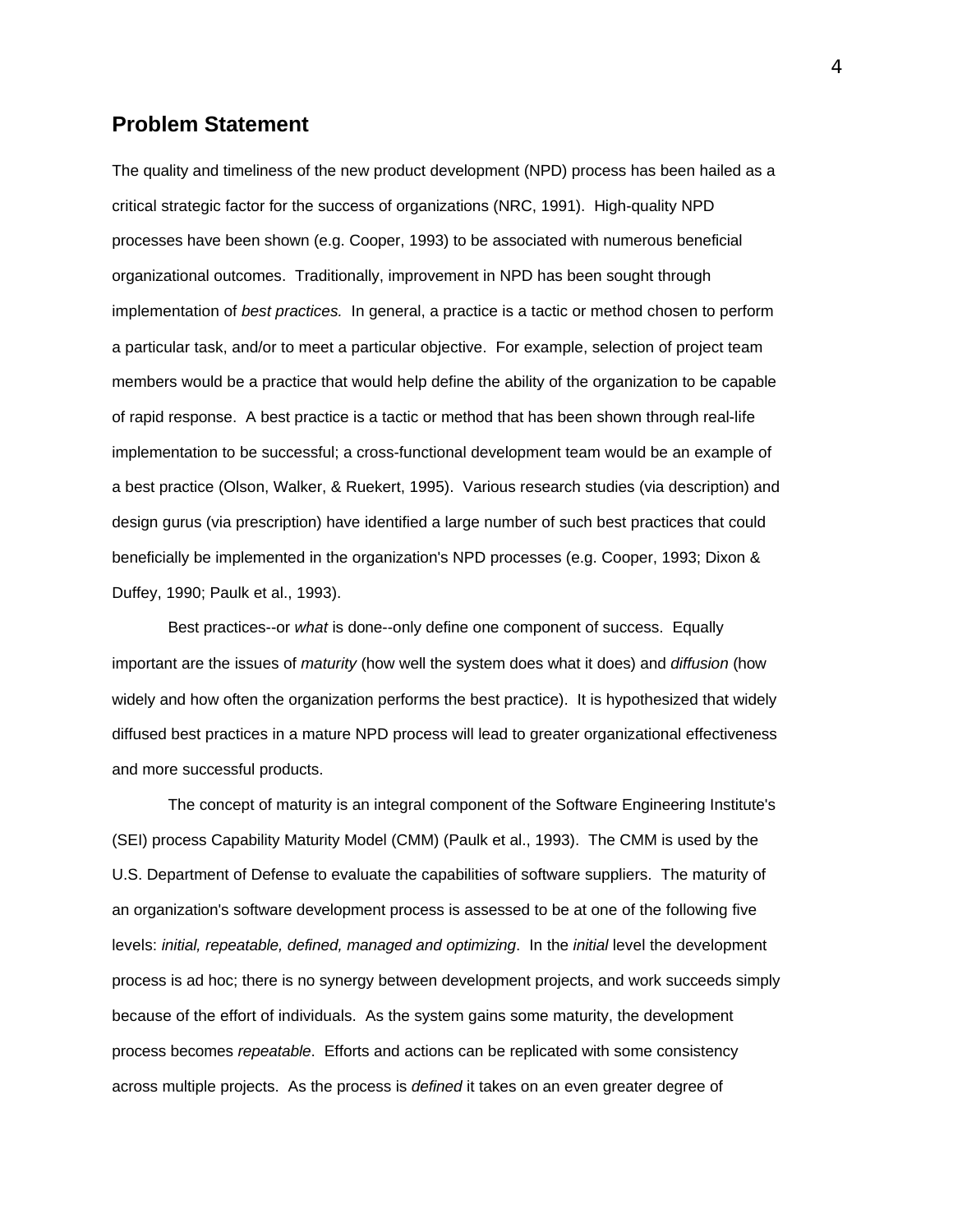consistency, repeatability, and in some sense, predictability. As the process becomes *managed,* various performance measures are collected and used to track process performance. Project data is collected and analyzed over multiple projects, and some corrective action takes place. At an *optimizing* level, interim measures of project (process) performance are monitored for potential immediate corrective actions. A multi-project view becomes an integral part of a proactive, as opposed to reactive, quality improvement strategy.

This paper concerns itself with the theoretical development of the construct of maturity. First, the CMM's formulation of the maturity construct will be described; relationships between software engineering maturity and organizational performance will be summarized. Next, a more general definition of maturity will be proposed, namely, that maturity is the degree to which a process is defined, managed, measured, and continuously improved. We employ survey methodology to operationalize the construct, and a sample of 39 new product development programs is used to test the proposition that increased maturity leads to better project results, as measured by project cost and timeliness. We also test a number of environmental factors as moderators of this relationship.

#### **The Maturity Construct in Practice**

The Software Engineering Institute's (SEI) process Capability Maturity Model (CMM) (Paulk et al., 1993) is used by the U.S. Department of Defense to evaluate the capabilities of software suppliers. It loosely has roots to Crosby's Quality Management Maturity Grid (Crosby, 1979). The model assesses a software development organization to one of five levels of process maturity (initial, repeatable, defined, managed and optimizing), and thus represents a way to gauge/predict performance on an ordinal scale. However, it has been used almost exclusively in the software engineering environment. The capability maturity model is descriptive and normative, and defines the key practices that characterize and differentiate each successive level of process maturity. Thus, it provides a method for assessing firms' capabilities to produce quality software. The CMM defines maturity as "the extent to which a specific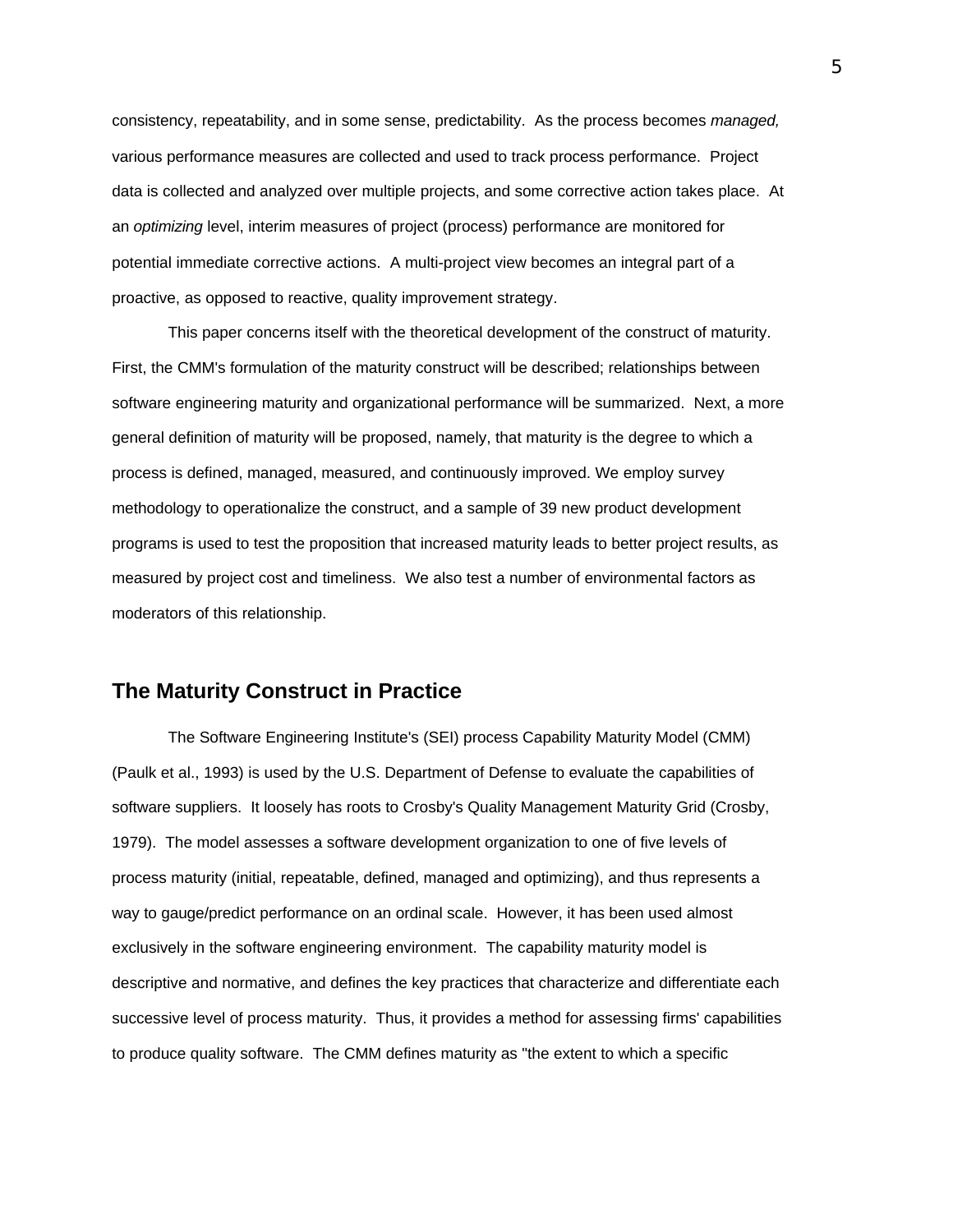process is explicitly defined, managed, measured, controlled, and effective" (Paulk et al., 1993, sec. 1.2).

The CMM's maturity levels are defined as:

• Level 1 - *initial* - The process is characterized as ad hoc, and occasionally even chaotic. Few processes are defined, and success depends on individual effort.

• Level 2 - *repeatable* - Basic project management processes are established to track cost, schedule, and functionality. The necessary process discipline is in place to repeat earlier successes on similar projects.

• Level 3 - *defined* - The process for both management and engineering activities is documented, standardized and integrated into a standardized process for the organization. All projects use an approved, tailored version of the organization's standard process. Activities are well integrated.

• Level 4 - *managed* - Detailed measures of the process and product quality are collected. Both the process and products are quantitatively understood and controlled.

• Level 5 - *optimizing* - Continuous process improvement is enabled by quantitative

feedback from the process and from piloting innovative ideas and technologies.

Key practices that differentiate each succeeding maturity level are articulated. Levels are inclusive, so Level 2 practices must be essentially in place before Level 3 maturity can be achieved.

Another way of viewing the maturity levels is that each represents a different degree of visibility into the process. At Level 1, the process is a black box. At Level 2, the process is visible at certain transitional periods denoted by stage gates or project milestones. At Level 3, the internal mechanisms at each stage become visible. At Level 4, extensive performance measurement takes place, and improvements focus on the steps involved in each development stage. At Level 5, the structure of the process is continuously improved (Paulk et al., 1993, sec. 2.3).

CMM is made operational in the following manner. The maturity level is indicative of process capability, and contains key process areas. For example, Level 2 (repeatable) is indicative of a disciplined process, and contains key process areas such as software project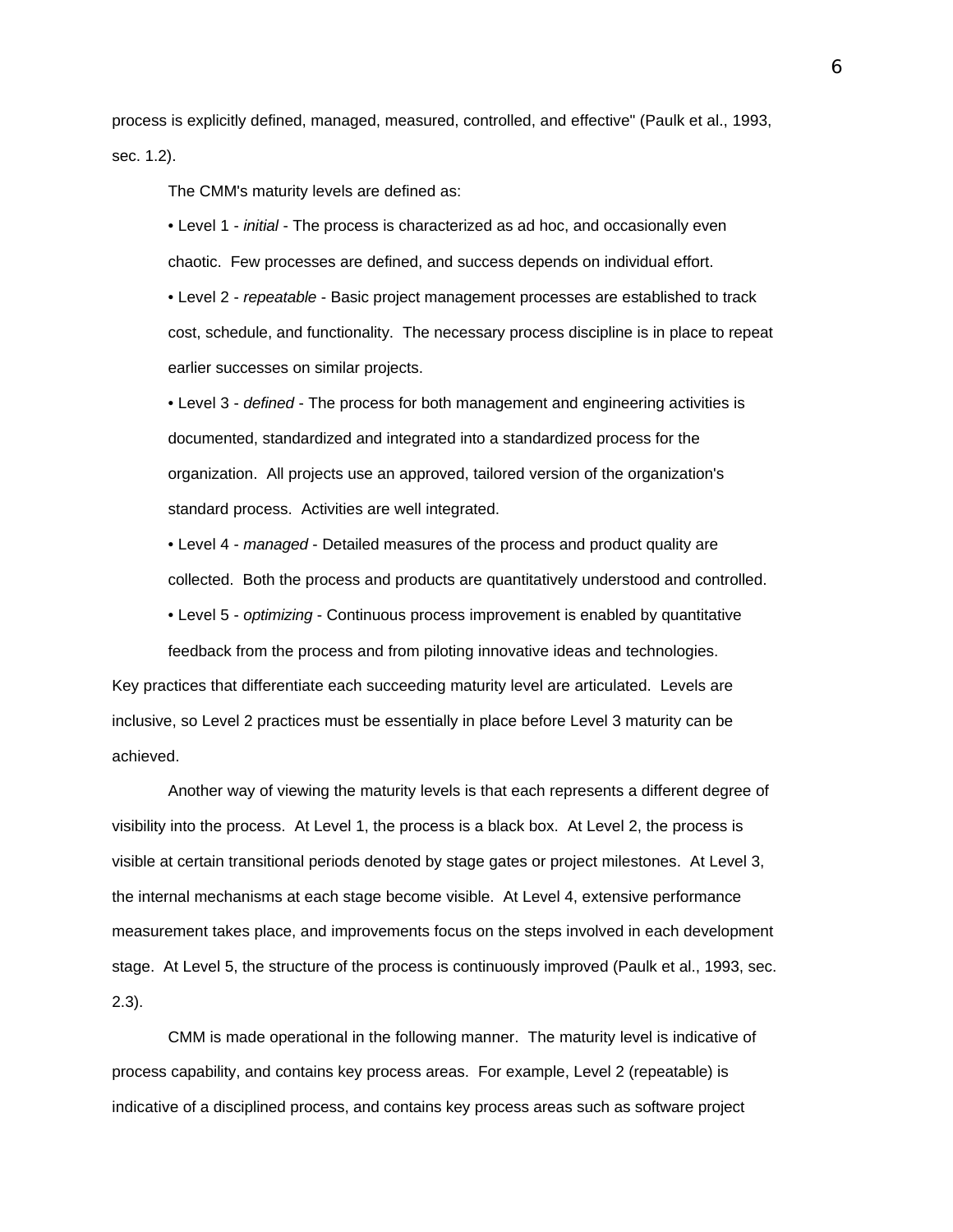planning, requirements management, and software project tracking and oversight. A key process area achieves goals, and is organized by common features. Common features include (a) commitment to perform, (b) ability to perform, (c) activities performed, (d) measurement and analysis, and (e) verifying implementation. Each common feature contains key practices that describe activities to be undertaken. For example, a key practice addressing implementation of software project planning is "estimates for the size of the software work products are derived according to a documented procedure" (Paulk et al., 1993, sec. 3.3). It is at the level of key practices that the organization is typically audited. Audit results are compiled by an external team and shared with organizational members. Such audit results would typically be incorporated into the organization's next strategic plan.

From 1987 to 1994, a total of 379 organizations have been formally assessed by SEI; upon initial assessment, the distribution of maturity was 73% initial, 16% repeatable, 10% defined, 0.6% managed, and 0.3% optimizing (Hayes & Zubrow, 1995). It has been found that project management--project planning, tracking, and oversight specifically--is the key differentiator between level one and level two performers (Hersleb et al., 1994). Organizations took on average 25 months to move from one level of maturity to the next (Hayes & Zubrow, 1995).

The median value of return on investment in software NPD improvement has been 500 percent, from an annual investment of \$245,000 (Hayes & Zurbow, 1995). Previous studies found CMM maturity level to be positively correlated with ability to meet schedule and financial targets, product quality, staff productivity, staff morale, and customer satisfaction (Goldenson and Hersleb, 1995). An organizational study of 176 software engineering groups showed that maturity level was positively correlated to reduced employee turnover and absenteeism, reduced software defects after release, decreased cost of poor quality, improved competitive position, decreased cycle time, decreased development cost, and decreased schedule and cost overruns. The study also found that while about 20 months were required to move from Level 1 to Level 2, fewer months were required for each subsequent step (Williams, 1997).

It should also be noted that the CMM framework has been adapted for application to systems engineering (Kuhn et al., 1996) and organizational development (Curtis, Hefley, &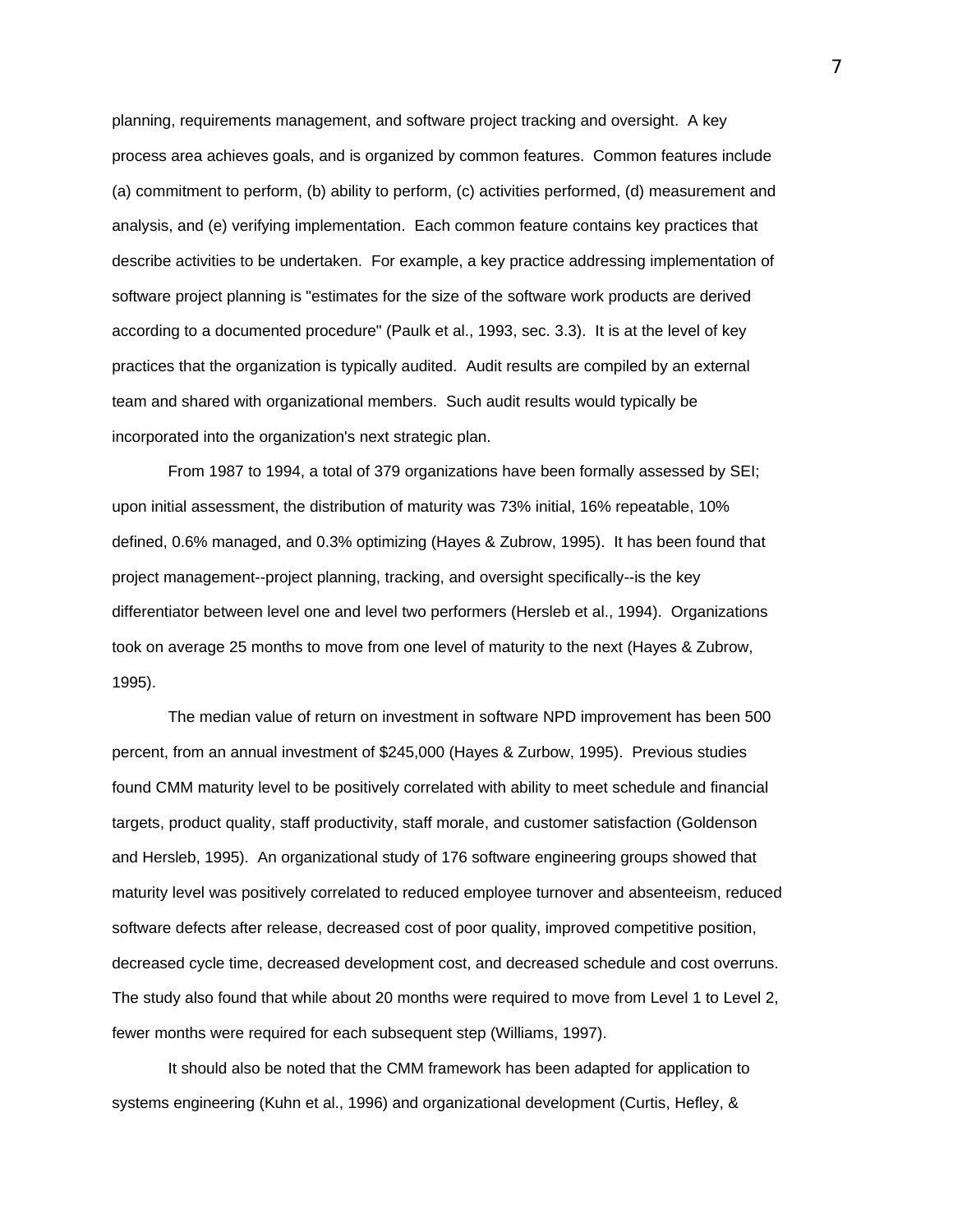Miller, 1995). While specific details differ between these frameworks and the CMM, the general definition of the levels of maturity remain the same.

#### **A Theoretical Model of Maturity and Project Performance**

This paper seeks to contribute to existing knowledge and conceptualizations involving *maturity* in two ways. First, while there are attempts to generalize the concept of maturity beyond the domain of software engineering (Kuhn et al., 1996), the concept itself has not been defined in a manner that would enable it to be researched via large-scale empirical studies. Second, no studies outside of software engineering have linked maturity and project performance. In this paper we develop survey items to measure maturity and project performance, and then correlate the two empirically.

The CMM formulation of the maturity construct appears to have good predictive validity within the domain of software engineering, so it is reasonable to use it as a starting point for a more general formulation of the construct. In fact, we only suggest two alterations to CMM's nominal definition of maturity: "the extent to which a specific process is explicitly defined, managed, measured, controlled, and effective" (Paulk et al., 1993, sec. 1.2). First, the CMM definition implies that maturity is both a set of process activities (defined, managed, measured, and controlled) as well as process outcomes (effective). A better conceptualization should separate activities from outcomes. Second, the term *controlled* only implies elimination of special causes of variation, and not necessarily improvement of the common cause system. In defining maturity we wish to capture both the quality control and quality improvement aspects of the quality system. We thus will substitute the term *continuously improved* for the term *controlled*. Therefore we nominally define maturity as *the extent to which a process is explicitly defined, managed, measured, and continuously improved.*

Note that this nominal definition implies simultaneity to the activities of definition, management, measurement, and continuous improvement. This is in contrast to the CMM levels which imply a sequential relationship between these activities. It is our formulation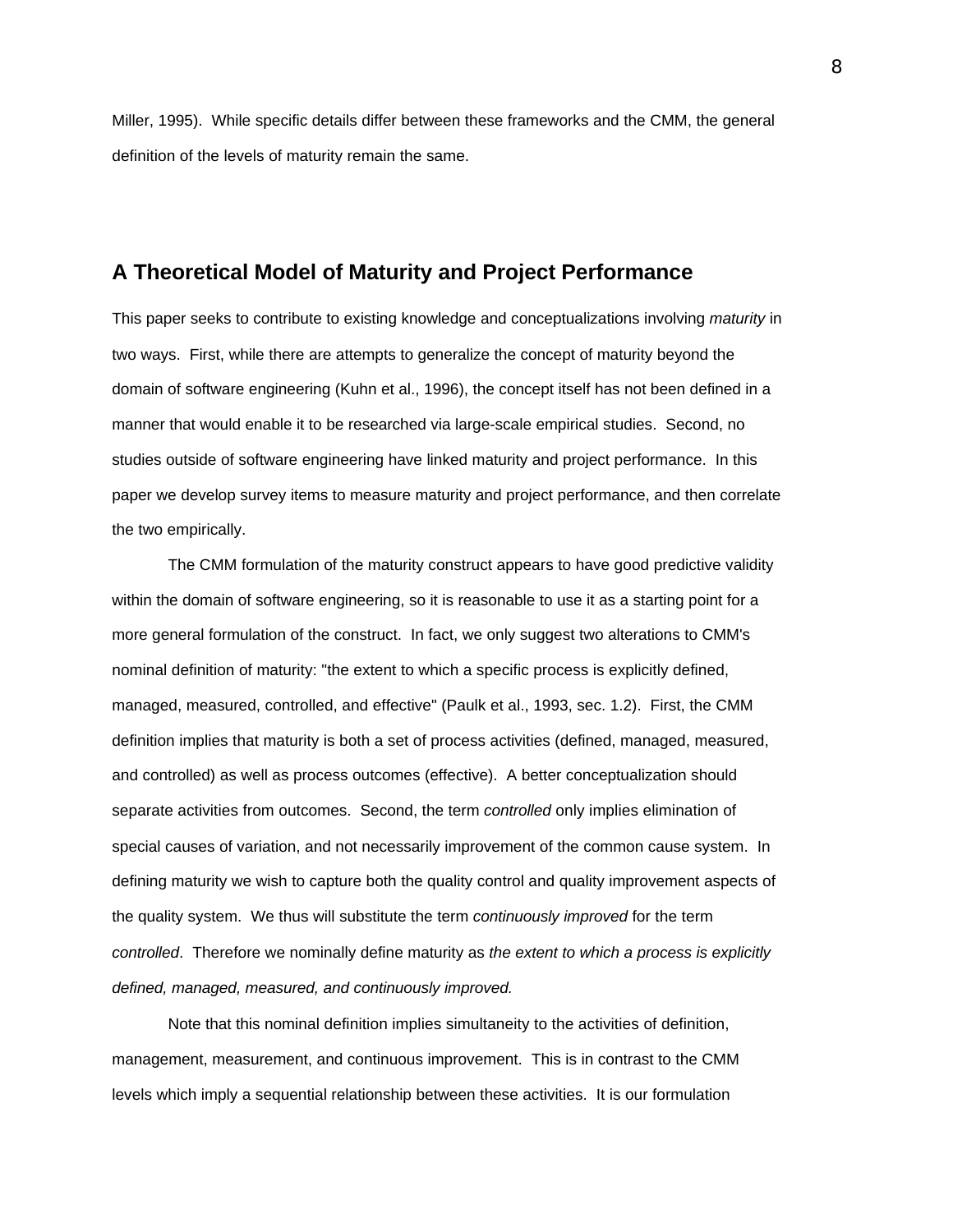however that these elements typically co-exist and there is no reason to define maturity more strictly as a process model. Dekleva and Drehmer (1997) investigate the time at which certain software engineering practices are implemented in firms and show that while there is some sequence-dependency, as predicted by the CMM levels, there is also a large amount of overlap, i.e. even when an organization has practices primarily indicative of a given level of maturity, practices indicative of a higher level of maturity may simultaneously be present.

Project performance is often measured in terms of schedule, cost, and other organization objectives (Griffin, 1997). For example, the U.S. Department of Defense guide to integrated product and process development (DoD, 1996) states the purpose of the development process is "to meet cost and performance objectives" (p. 2-7); their emphasis on "better, faster, and cheaper" (p. 2-9) echoes these metrics. We nominally define project performance as *the degree to which project schedule, cost, and other objectives are met.*

The linkage between maturity and project performance can be reasoned as follows. Consider first the normative case. An organization would first define their development process in terms of required and optional steps, necessary decision points, patterns of information flow and coordination, and a resource allocation scheme. Once a standard process is in place, meaningful data could be collected. Data from such a standardized process would be relatively easy to interpret because the majority of its variation should reflect the common cause system, e.g. because the process is standardized, only common causes of variation should be present within the data. Common causes are those sources of variation that are indicative of the routine process (Deming, 1986). For example, variation in task completion times would be due to sources of variation such as personnel, procedures (at a micro level), and infrastructure. As special causes occurred, the organization could determine it from the data and take subsequent corrective action. Special causes indicate the breakdown of the routine process (Deming, 1986). Having used both an approach of process standardization as well as statistical process control to reduce the process variation to common causes only, corrective actions could be taken in terms of changing the standard process. In doing so, the organization would set goals to be associated with each of the performance measures. The comparison of metrics to goals would indicate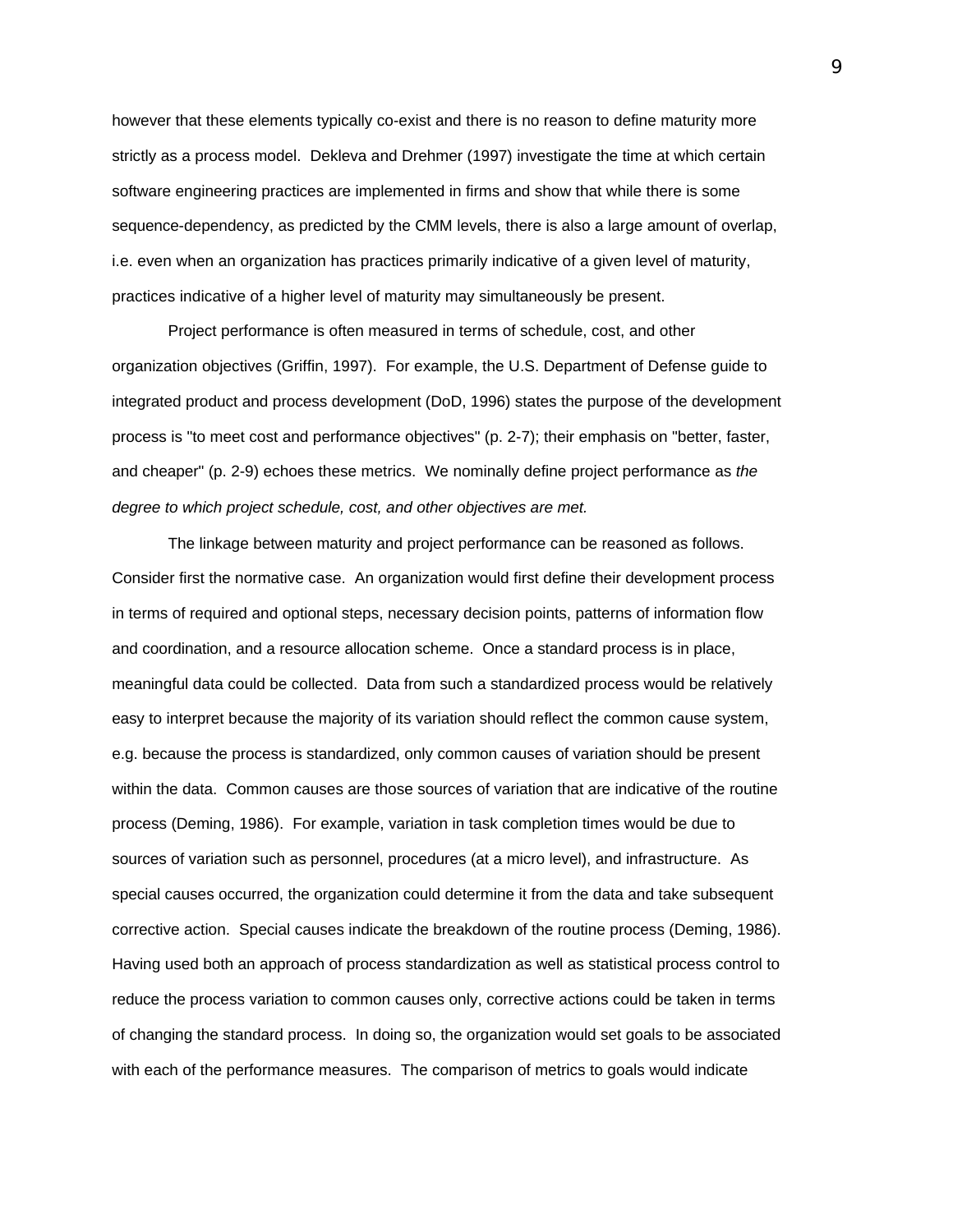where the organization needed to focus, and would help them learn about the intricacies of the process.

This learning process should facilitate the reduction of variation in the process, as well as enhance participant understanding of the capabilities of the development process. Reducing variation in the process should positively impact cost and schedule, since many cost and schedule overruns are due to special causes or excessive variation in the common cause system. Enhancing participant knowledge of process capability will lead participants to set more realistic cost and schedule objectives, thus increasing the likelihood of project success.

If any of the components (defined, managed, measured, and continuously improved) is missing, project outcomes may suffer. For example, if data is collected from an nonstandardized process, it will be of little use in analysis. The sources of variation present in the data will include differences between projects in terms of how they were executed (at a macro rather than micro level). If a special cause does occur, or if a troublesome source of variation is present, it will unlikely be seen because there will be no way to differentiate it from the variation due to different executions.If learning (controlling) is attempted without metrics in place, then learning will be based on intuition. While a great deal can be gained from the expert insight of people working within and on the system, data is necessary in order to counter-balance the bounded rationality of human decision makers.

Other studies have established some credence to there being a relationship between the elements of maturity and project performance. A number of studies have indicated the benefits of structured processes (Booz, Allen, and Hamilton, 1982; Mercer Management Consulting, 1994; PRTM, 1995). Griffin (1997) found a structured, formal development process helps reduce development cycle time, and this effect is accentuated when the project involves the development of a relatively complex product.

Eisenhardt and Tabrizi (1995) found in a study of the computer industry that firms using an "experiential strategy of multiple design iterations, extensive testing, frequent project milestones, a powerful project leader, and a multifunctional team" (p. 84) accelerated development, thus pointing to the importance of measurement and continuous improvement via experiential learning cycles. The consulting firm PRTM (1995) found that higher performing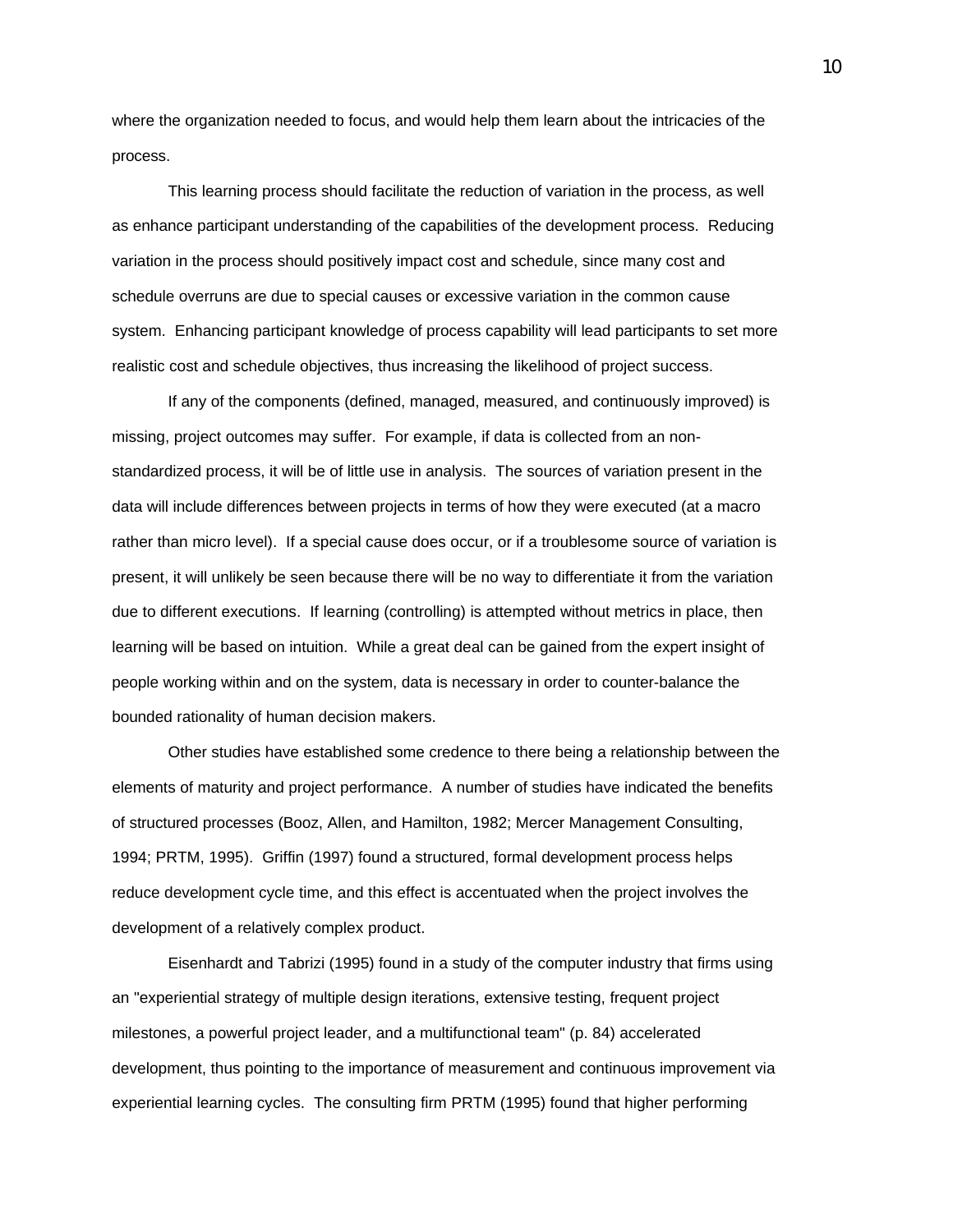firms measured both product and project performance. Griffin (1997) found that "best practice firms are more likely to measure NPD performance" (p. 431). Van de Ven and Polley (1992) found linkages between goals, measurement, and learning. In a longitudinal study of learning in a development project, they found learning to be absent during the initial stages of the innovation process, when goals were ambiguous and divergent and explicit measurement of performance did not exist; in the later stages of development when goals and performance measurement were in place, learning was observed. Finally, the DoD guide (1996) for integrated product and process development specifically prescribes that "…continuous, measurable improvement should be an integral part of (NPD) implementation. Defining and using processfocused metrics allows for early feedback and continuous monitoring and management of (development) activities and program maturation" (p. 2-7).

Thus we make the following proposition:

*Proposition 1: Maturity in the new product development process will be correlated positively with project outcomes.*

It is worthwhile to consider how this relationship might not be true. First, it is well known that project and product outcomes are only loosely associated. In responding to perceptions about process outcomes, participants may attribute poor product outcomes with poor process outcomes. Thus in situations were product outcomes were poor, respondents may respond that process outcomes were poor, even though maturity indicators are responded to positively. Second, firms may structure and develop a quality system around a NPD process that is inherently of the *wrong type*. For example, a firm may use a structured, stage-gate approach where a more experiential, prototype-based process may be applicable. Thus, structure and improvement may have limited impact on actual process outcomes. Third, since process outcomes are measured relative to expectations, they may be deemed as always being negative if expectations concerning budget and timeline are unreasonable.

The effect of maturity on project performance may be contingent on certain environmental factors. For example, smaller companies may have projects that are also smaller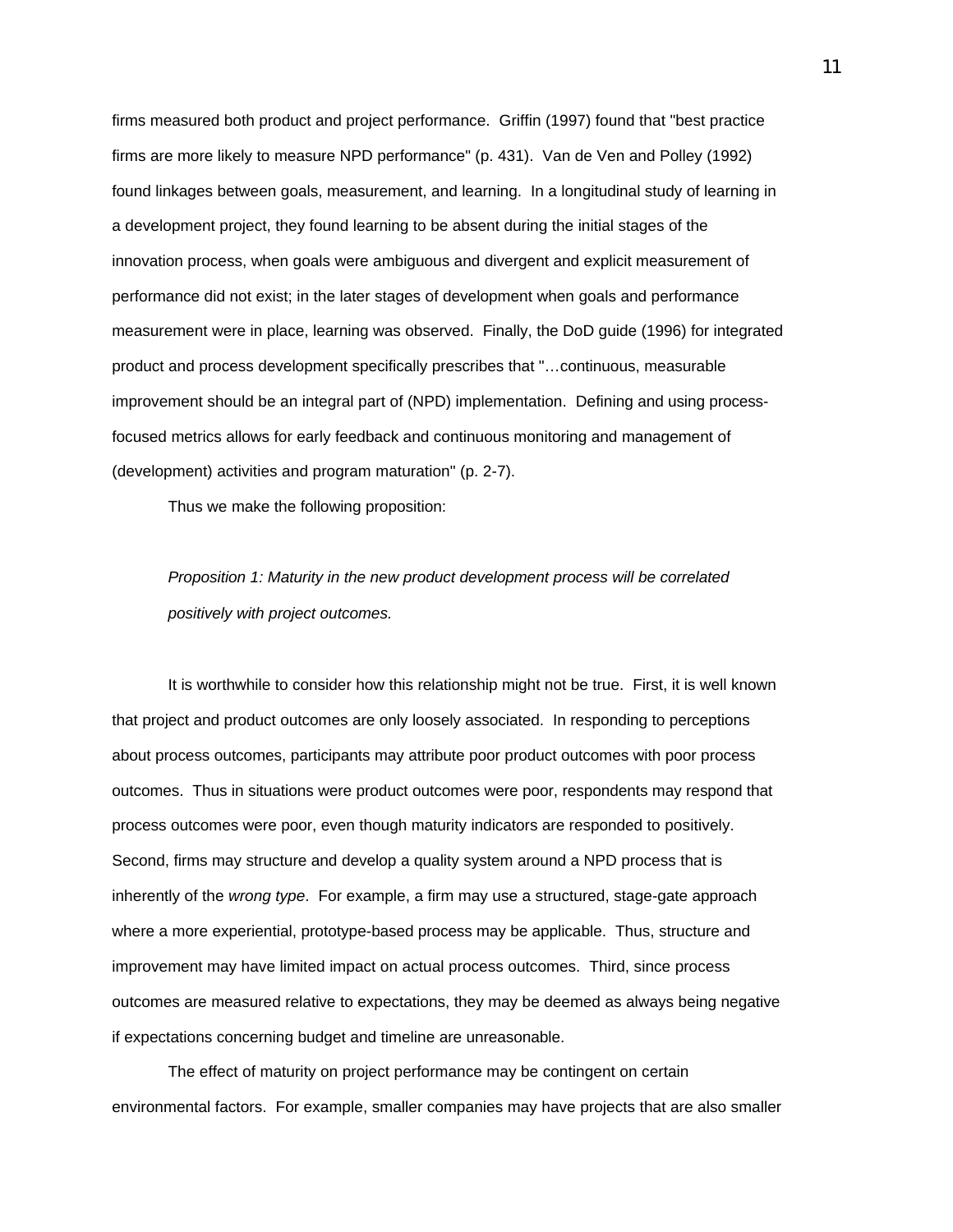in scope. These projects may be able to be successfully managed in an ad hoc manner, whereas the more complex projects typically found in a larger organization may require some level of structure in order to succeed. Eisenhardt and Tabrizi's study (1995) hinted that maturity (as defined by a structured process and a "rational" improvement approach) might be less important in volatile industries, where instead a process of rapid prototyping and experiential learning is most fit. Finally, new product development programs can be distinguished by their customer--some programs produce products primarily for an end-consumer market, while others produce product primarily for an industrial market. Because NPD process maturity is an internal issue, and one that is likely invisible to the end customer, the relationship between maturity and project outcomes should be the same regardless of customer type.

*Proposition 1a: Company size positively moderates the positive relationship between maturity and project outcomes.*

*Proposition 1b: Market volatility negatively moderates the positive relationship between maturity and project outcomes.*

*Proposition 1c: The positive relationship between maturity and project outcomes will be identical for industrial and consumer companies.*

The next section explores the constructs are made operational, and the experimental design used to test the proposition.

### **Measuring the Maturity Construct**

We developed items for measuring the *maturity* construct directly from our nominal definition. Two items (each) were chosen to be indicative of activities concerning process definition, management, measurement, and continuous improvement. We are not hypothesizing a fourdimensional construct; rather we believe these represent different facets of a mature process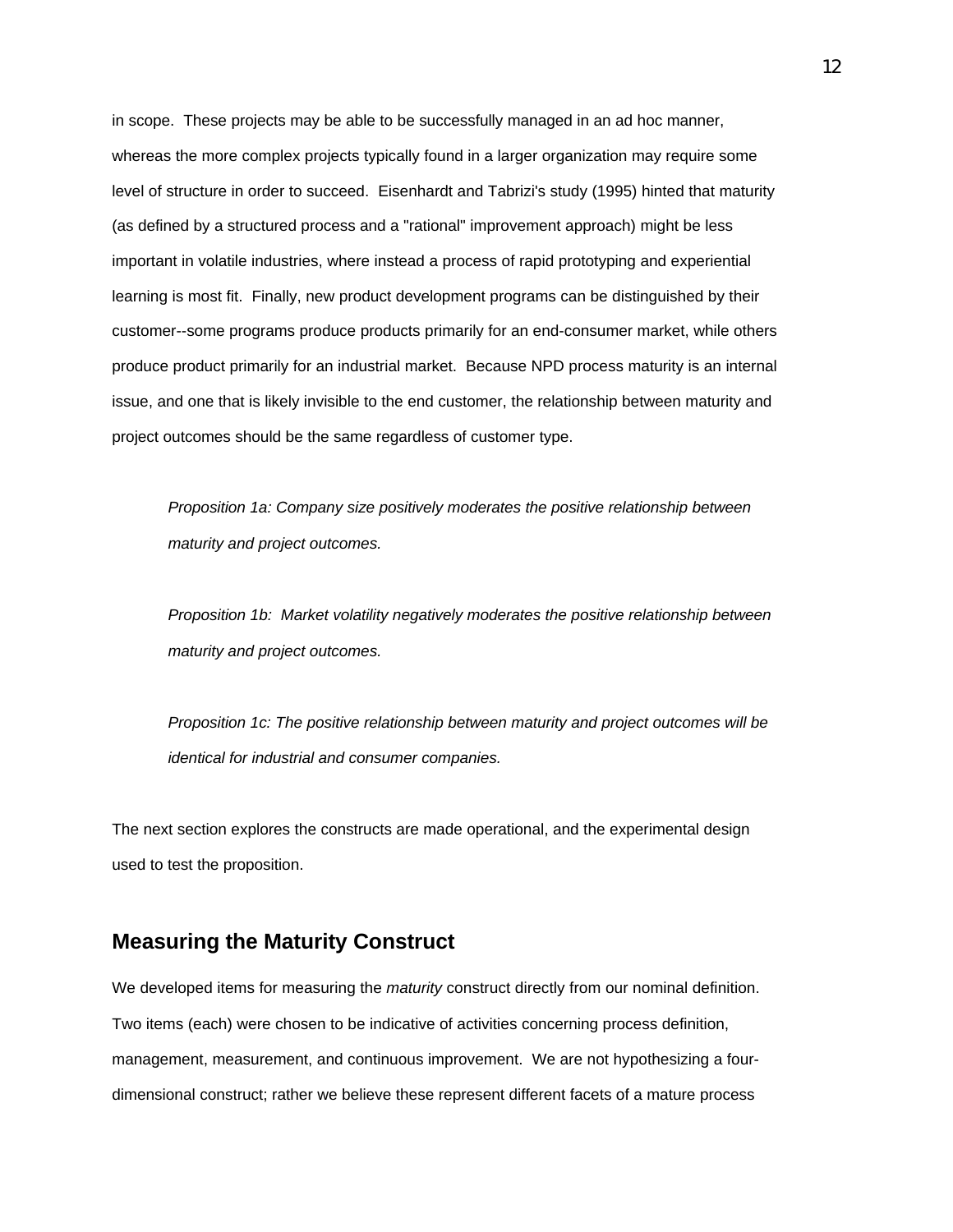and therefore will psychometrically form an eight items, one-dimensional scale. The scale items for the construct *project outcomes* were similarly developed, directly from the nominal definition. Moderator variables were measured with a single item question. Content validity of the constructs was conducted via a check of face validity; five engineering managers were asked to assess the items and determine whether or not the list was complete. The existing items represent the outcome of that feedback.

The items were worded in such a manner that measurement of maturity takes place at the level of a development program. A NPD program is a collection of projects that share common features and processes. In any large organization there may exist several programs, typically differentiated by product sector. It is necessary to measure maturity at a program rather than project level, since the dimensions only exist in the context of multiple projects, i.e. there is no sense in discussing the maturity of a single development project. A Likert scale was used to measure respondent's perceptions; roughly this meant that a response of "0" meant that the particular practice in question was not used anywhere in the organization, and a response of "5" meant that the practice was used on all development projects (within a time frame of the last two years).

A population of organizations was constructed using personal contacts from the researchers, with equal representation from the commercial and industrial sectors. Requests for participation were also posted in various electronic forums. A total of 39 organizational respondents were generated, from an original mailing of 250, for a response rate of 16%. The firms represented a wide variety of SIC codes, but all could be considered in the general product area of electro-mechanical devices. Six of the 39 firms had revenues in the range of \$1-10 million; 10 had revenues in the range of \$10-100 million; and 23 had revenues over \$100 million. Thirty of the 39 considered themselves to be in the top one-third of the market, in terms of market share. Two-thirds of the firms had one at least one quality award (state, national, supplier) for their quality performance. Two-thirds of the firms were certified in ISO 9000, and an equal amount was self-described to be in markets that could be described as "volatile and growing".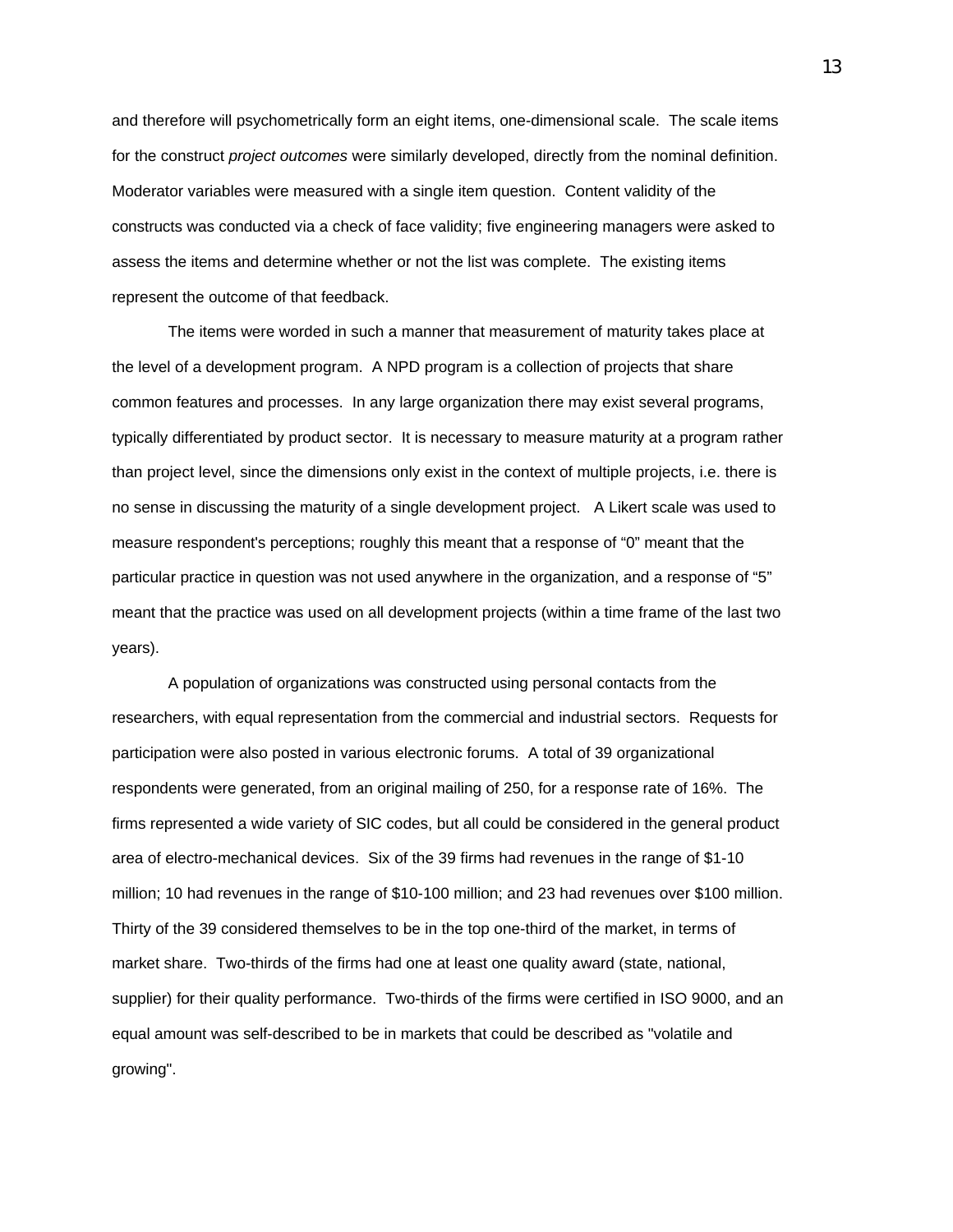No formal analysis of non-respondents was performed; informal analysis of nonrespondent demographics demonstrated no difference with the respondents. Additional evidence points towards non-respondent bias not being a problem. The average response for project outcomes was 2.94 on a 1-5 scale, indicating that if there was any non-respondent bias, it didn't have to do with performance. No explicit measures of criterion-related validity were considered.

Each survey was completed (typically) by a single individual, most often the VP or Director of Engineering or Marketing. Single respondent problems exist (DeVellis, 1991). In order to formally test whether the singular responses would have an influence on subsequent data analysis, two organizations were asked to have five individuals complete the survey. Analysis of variance was then performed, and it showed that the variation of (average) scores between organizations was significantly greater than the variation between respondents in a single organization. Thus, we assume that the responses from the individual are reasonable assessments of what was actually happening.

#### **Results**

Standard survey scale analysis was performed (DeVellis, 1991). First, for each of the two scales, Cronbach's alpha was calculated as a measure of reliability, indicative of construct validity. Next, factor analysis (with a varimax rotation) was used to confirm the unidimensionality of the constructs. A summary of the final scales is shown in Table 1. One can see that the two constructs are identified separately as two factors, indicating divergent validity of the constructs; and as they are unidimensional and have high Cronbach alphas, construct validity is considered adequate.

Statistical regression was used to test the propositions posed earlier (see Table 2). None of the interaction terms, representing the propositions regarding moderating variables, are statistically significant. Maturity does regress successfully on project success. The model is statistically significant (p<0.00029) as is the parameter corresponding to maturity (p=0.000287); the normalized beta-value is 0.51. The model captures a significant portion of the observed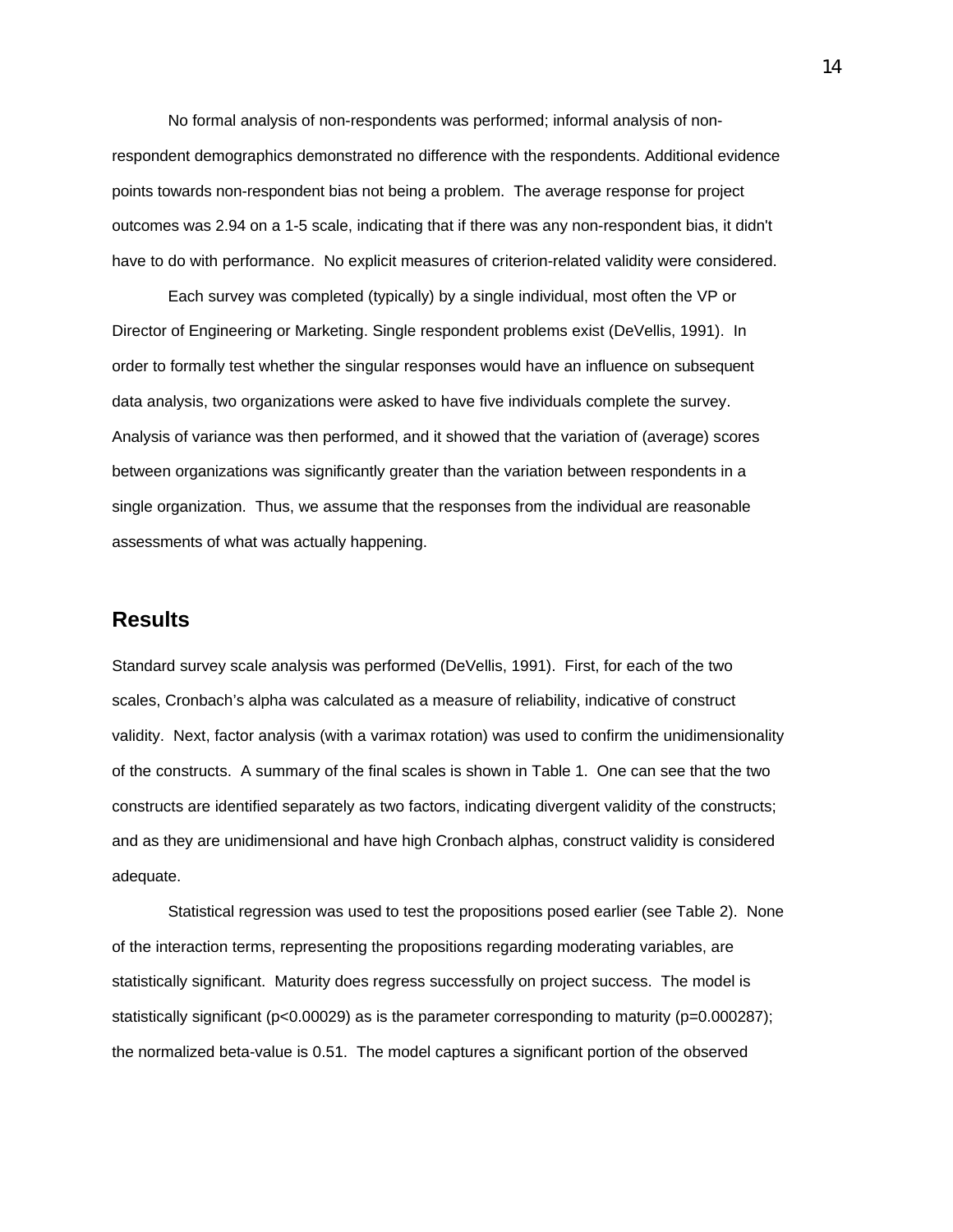variation in the data;  $r^2$  corrected is 0.32. Analysis of residuals shows no transformation of data is required, and no outliers are present.

> --insert Table 1— --insert Table 2—

### **Discussion**

Our results indicate that the presence of a defined, managed, measured, and continuously improved new product development process is positively correlated with project success, as defined by meeting cost, schedule, and organizational objectives. This correlation does not appear to be contingent on organizational size or the volatility of the market the firm is in, and can be generalized to both industrial and consumer sectors. Our sample population represented a diversity of industries across several SIC codes, but most could be described as making electro-mechanical products, thus our results can be generalized specifically to those segments of industry.

Our results lend credibility to prescriptions calling for quality systems methodology and philosophy to be applied to the new product development process (Clausing, 1994). It also supports the notion that *maturity* is a valid and important concept outside of the domain of software engineering, thus signaling the potential to develop capability maturity models for other domains. For example, Baumann et al. (1999) have developed a network maturity model, based on the assumption that the maturity of the development process and operational processes of telecommunications and computer networks will have a positive impact on the organization.

Any prescriptions for maturity depend on an assumption of causality between maturity and project outcomes; causality cannot be determined in this study, however, only correlation. A positive correlation may have been observed because cause and effect are opposite proposed: successful projects generate both organizational learning and organizational slack, enabling workers to have the time and ability to implement mature processes. The positive correlation may also have been observed because participants have self-selected memories (March et al.,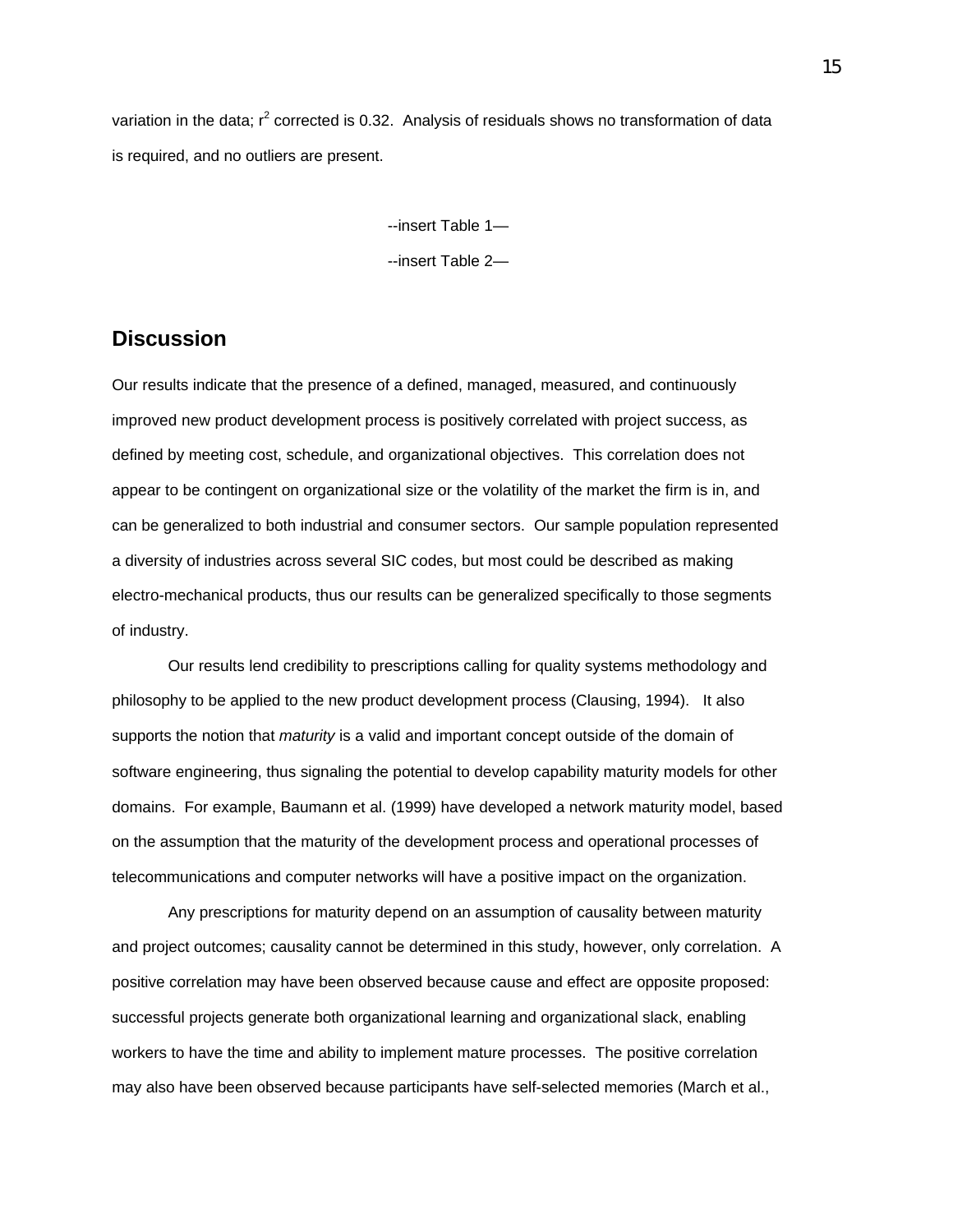1994). In responding to the survey, their memory of outcomes (project outcomes) might be much better than their memory of details (maturity), thus memories of positive project outcomes may lead to memories, perhaps inaccurate, of high maturity, and visa versa.

Examination of the data case by case, as well as some anecdotal data collected by the authors in the course of this investigation indicate that many organizations collected data from unstructured, undefined NPD processes. The end result is likely to be frustrating. Such data will contain so many sources of variation that it will likely be impossible to discern much of value, except very broad-scale trends over longer periods of time.

This case-by-case data and anecdotal evidence also point to the observation that many organizations may not be learning much about how to improve their development processes, even though they are collecting process data. There are two possible explanations. First, it may be that the data is coming out to be somewhat meaningless because it is being collected from an unstructured process (as discussed above). Secondly, it may be that much performance measurement of NPD is likely to be inadequate because of the nature of complexity within NPD. Data collection and analysis only leads to learning if clear cause and effect relationships can be determined. The nature of NPD may be such that clear cause and effect relationships, at least in the traditional sense, are very difficult to determine or uncover.

There is some evidence that organizations are growing weary of the benefits of measuring NPD performance. Griffin (1993) reports that:

- Firms that measure NPD success and failure are less likely to want to develop firm-level performance metrics than those that currently do not collect data.
- Firms that measure success and failure cite a "lack of accountability for results" as a reason for why they don't measure what they want.
- Technology-based firms are more likely to not measure what they want because "they do not understand the development process".

Each of these findings is consistent with our interpretation. First, there is more optimism for measurement (and subsequent learning) from organizations that have not yet established measurement systems; those that have established measurement systems do not share the same degree of optimism. Second, lack of accountability for results may have to do with the fact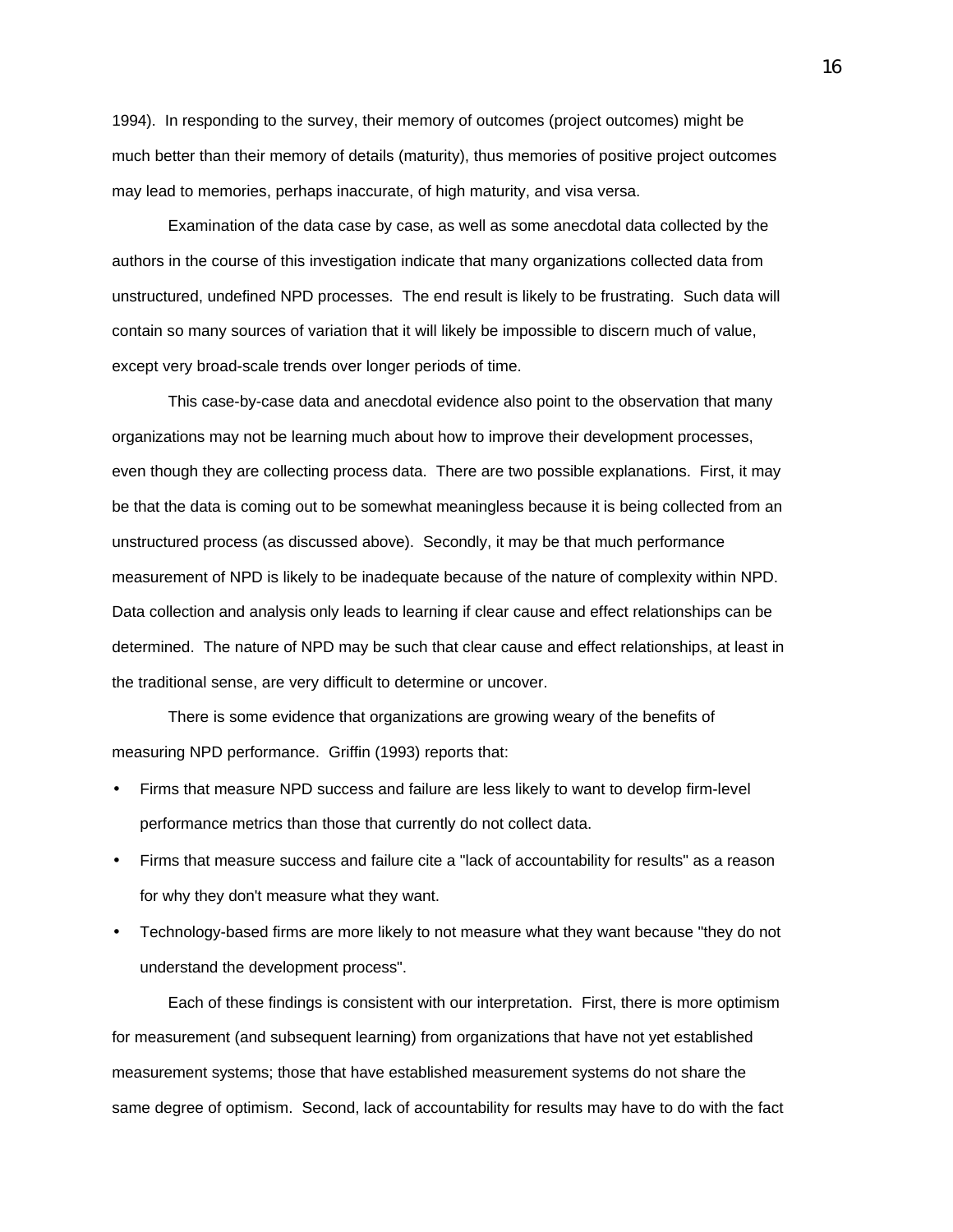that metrics point towards such a complex web of cause and effect that no determinable cause can be found. Last, technology-driven (as opposed to market-driven) organizations are more likely to have rather complex development processes; the complexity of such a process, especially if it has not been standardized, is likely to be beyond the comprehension of the individuals working with it. One is tempted into question the validity of organizational actions whereby significant efforts are being placed into the collection of metrics which are not leading to learning, either because of they complexity of the NPD process, and/or because organizations are not taking the first basic step of variance reduction by standardizing their processes.

Let us suppose for the moment that the NPD process really is a very complex web of cause and effect relationships. Why is it still not feasible to measure its behavior and learn from such measurement? Consider an organization that decides it will standardize part of its process by implementing design rules. These design rules establish the protocol for interaction between different design groups (for example, between mechanical and electrical design). Such design rules help implement the concept of modular design, where components of a product can be designed independently because their interactions are kept to a minimum, and whatever interactions are present are managed by design rules. The establishment of these design rules may have no noticeable effect for quite some time. With a traditional linear cause and effect lens, managers overseeing this investment would observe that the implementation of design rules had no effect on outcomes such as market share, etc. The lack of influence may have been contingent on the organization effectively taking advantage of the modular design approach however. Perhaps as the organization designs a new product platform that takes advantage of modular design, benefits will be gained.

If NPD processes are realistically represented by complex cause and effect relationships, is it possible to gain anything from measurement? Yes, it still is possible to learn from measurement; a few suggestions may be pertinent (to both researchers and practitioners):

> • Qualitative (as opposed to quantitative) measurement of complex systems can often lead to significant learning. Kleiner and Roth (1997) have developed a process, for example, whereby rich, qualitative cases can be written and shared with organizational members for the purpose of learning. These cases contain not

17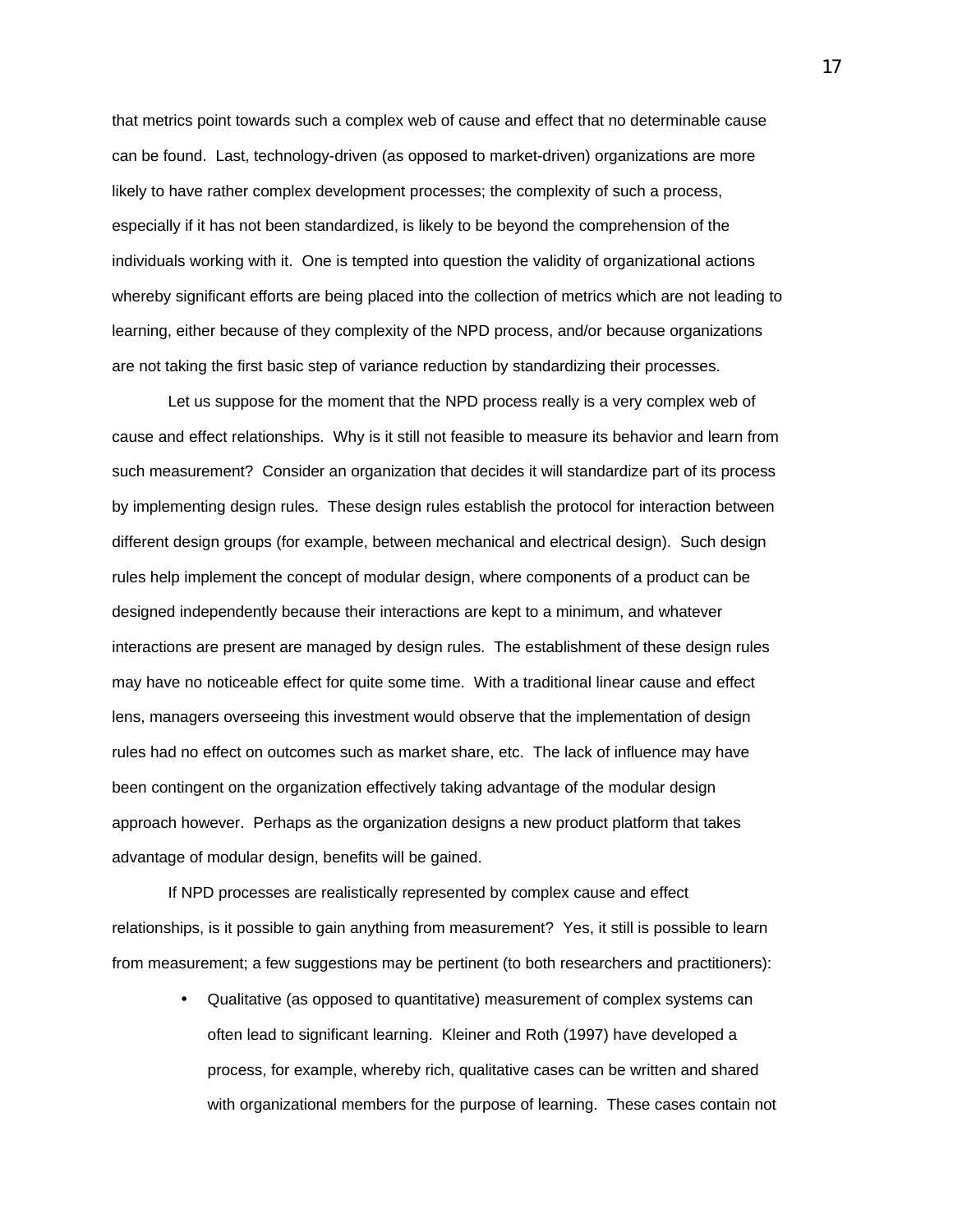only a summary of the "history" of activity, but also the reflective comments of participants and observers.

- Measurements should be separated into similar contexts. For example, data taken from development projects with similar characteristics (in terms of complexity of design, amount of interaction with customer and supply chain, etc.) are more likely to yield results that can be interpreted with some meaning, leading to significant learning.
- The actors involved in the process, not only by managers overseeing the process, should interpret measurements. Learning is most effective if the interpreters have immersed themselves in the activities they are studying.

## **Summary**

In summary, this paper has put forth the notion than the maturity construct--used extensively by the software engineering field--can be generalized outside of that domain. Maturity consists of having a defined, managed, measured, and continuously improved process--these are the essential elements of any quality system. A survey instrument was developed to measure the relationship between maturity and project performance, and it was found that higher levels of maturity were associated with projects that met cost, schedule, and other organizational objectives. This effect is not contingent on organizational size or the volatility of the market the firm is in, and is can be generalized across both industrial and consumer sectors.

## **Acknowledgements**

This research was supported by the National Science Foundation (NSF 9529921), Honeywell, and 3M Corporation. Thanks are due also to the anonymous reviewers who have made valuable suggestions for improvement.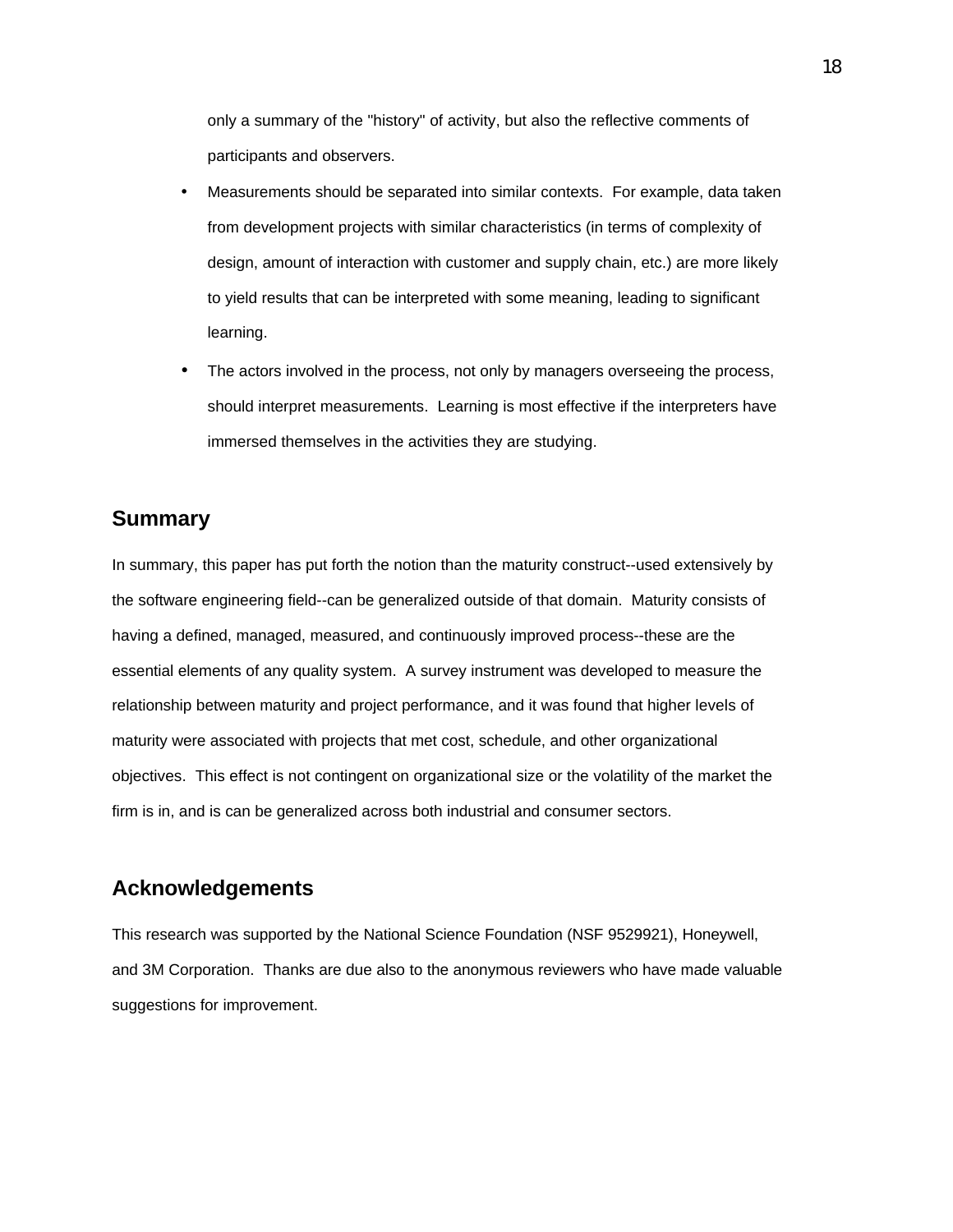## **Bibliography**

- Baumann W, Bhattacharya S, Capone J, Dooley K, Fritsch J, Palangala S (1999) The network maturity model for internet development. IEEE Computer October: 117-118
- Booz, Allen, and Hamilton (1982) New products management for the 1980's. Booz, Allen, and Hamilton, New York.
- Clausing, D (1994) Total quality development. ASME Press, NY
- Cooper, RG (1993) Winning at new products,  $2^{nd}$  ed., : Addison Wesley, Reading, Massachusetts
- Crosby, P (1977) Quality is free, McGraw-Hill, NY
- Curtis, B, Hefley, W, and Miller, S (1995) Overview of the people capability maturity model, CMU/SEI 95-MM-01, Carnigie-Mellon Software Engineering Institute
- Dekleva, S, and Drehmer D (1997) Measuring software engineering evolution: A Rasch calibration. Information Systems Research 8(1): 95-105
- Deming, WE (1986) Out of the Crisis. MIT Press, Cambridge, MA
- Department of Defense (U.S.) (1996) DoD guide to integrated product and process development (version 1.0)
- DeVellis, R (1991) Scale development:Theory and applications. Sage Publications, London
- Dixon, JR and Duffey, M (1990) The neglect of engineering design. California Management Review Winter: 9-23
- Eisenhardt, K, and Tabrizi, B (1995) Accelerating adaptive processes: Product innovation in the global computer industry. Administrative Science Quarterly 40: 84-110
- Goldenson, D, and Herbsleb, H (1995) After the appraisal: a systematic survey of process improvement, its benefits, and factor for success. SEI/CMM-95-TR-009 Carnegie-Mellon, Software Engineering Institute
- Griffin, A (1993) Metrics for measuring product development cycle time. Journal of Prod. Innov. And Mgmt. 10:112-125
- Griffin, A (1997) PDMA research on new product development practices: Updating trends and benchmarking best practices. Journal of Prod. Innov. And Mgmt. 14:429-458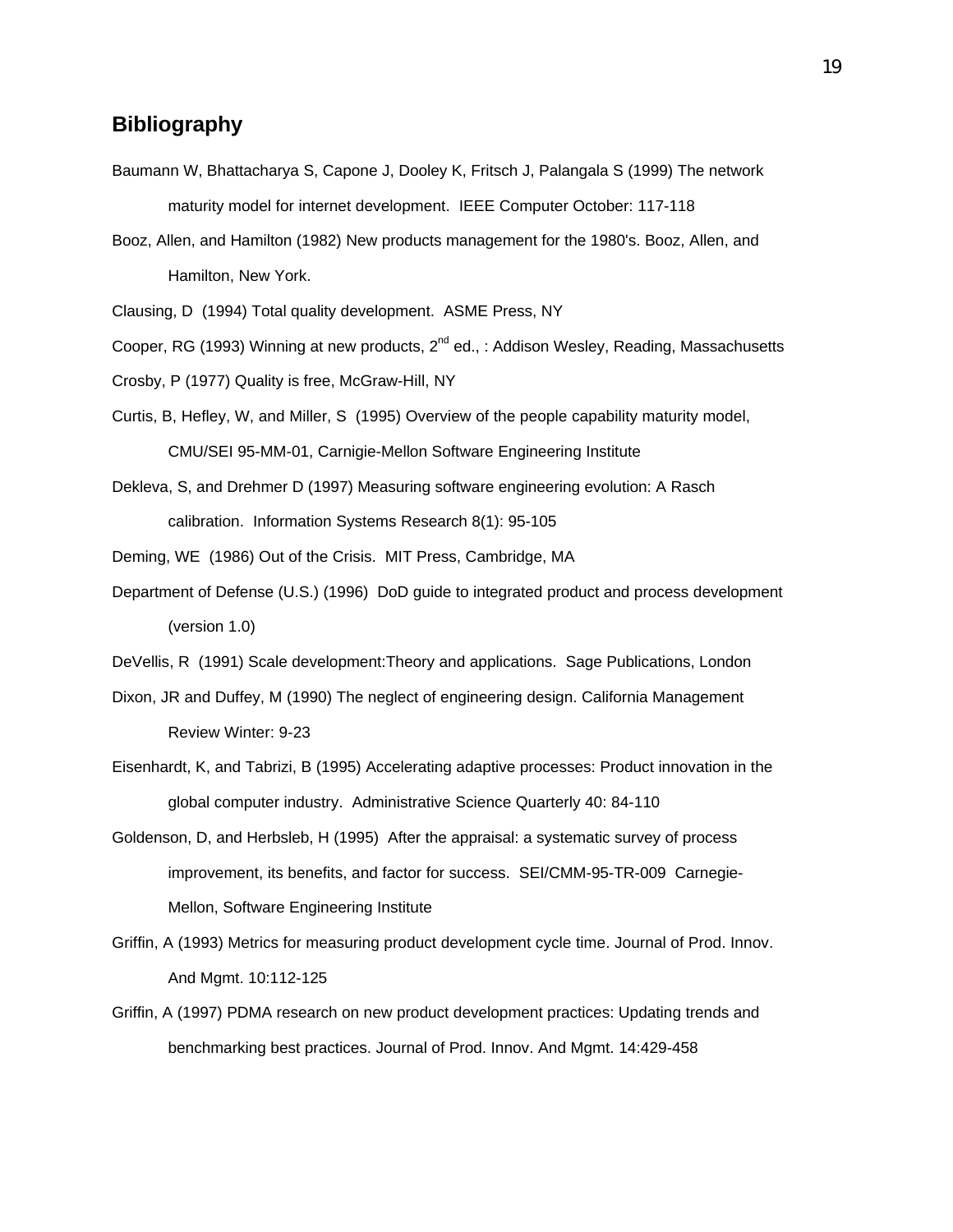- Hayes, W, and Zubrow, D (1995) Moving on up: data and experience doing CMM-based software process improvement. CMU/SEI-95-TR-008, Carnegie Mellon Software Engineering Institute
- Kleiner, A and Roth, G (1997) How to make experience your company's best teacher. Harvard Business Review, September-October
- Kuhn, D, Wells, C, Armitage, J, Cusick, K, Garcia, S, Hanna, M, Malpass, P, and Pierson, H (1996) A description of the systems engineering capability maturity model appraisal method version 1.1. CMU/SEI-96-HB-004, Carnergie Mellon Software Engineering Institute
- March, JG (1994) A primer on decision making. New York: Free Press
- Mercer Management Consulting, Inc. (1994) High performance New Product Development: Practices that set Leaders Apart. Boston: Mercer Management Consulting
- Morbey, GK (1988) R&D: Its relationship with company performance. J. of Product Innovation Management 5: 191-200
- National Research Council (1991) Improving engineering design: Designing for competitive advantage. NRC #PB91-208330
- Olson, E, Walker, R, and Ruekert R (1995) Organizing for effective new product development: the moderating role of product innovativeness. J. of Marketing 59: 48-62
- Paulk, MC, Curtis, B, Chrissis, MB, and Weber, CV (1993) Capability maturity model for software, Version 1.1. Software Engineering Institute Technical Report No. CMU/SEI-93-TR-24
- Van de Ven, A, and D Polley (1992) Learning while innovating. Organization Science 3(1): 92- 116
- Williams, K (1997) The value of software improvement. SPIRE97, June 4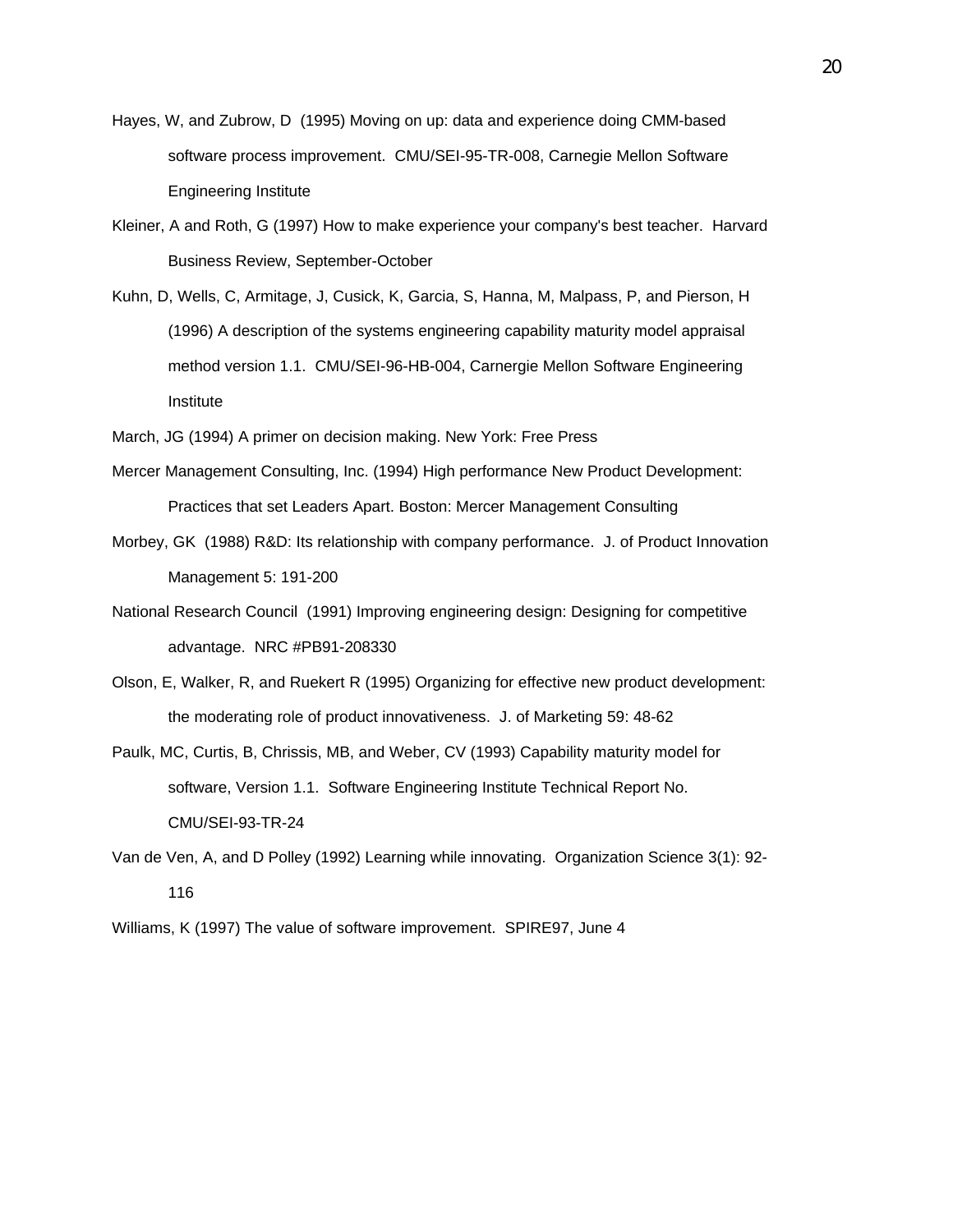| Item                                                                                                     | Factor 1:<br><b>Maturity</b> | Factor 2:<br>Project<br><b>Outcomes</b> |
|----------------------------------------------------------------------------------------------------------|------------------------------|-----------------------------------------|
| Documentation describes the product and its<br>production processes                                      | 0.68                         | 0.29                                    |
| Project objectives include economic, market<br>and product outcomes                                      | 0.57                         | 0.19                                    |
| Project planning emphasizes prevention<br>of problems in projects                                        | 0.78                         | 0.14                                    |
| New products are developed using<br>processes that are explicitly<br>documented                          | 0.39                         | 0.24                                    |
| Improving the NPD process is the<br>responsibility of all project teams.                                 | 0.65                         | 0.04                                    |
| Improvement of the NPD process<br>occurs through "Lessons Learned"<br>disseminated across projects.      | 0.65                         | 0.41                                    |
| We try to prevent problems from<br>occurring.                                                            | 0.71                         | 0.08                                    |
| We try to control the develpment<br>process through data on intermediate<br>steps from multiple projects | 0.55                         | 0.43                                    |
| Our projects were on schedule                                                                            | 0.15                         | 0.87                                    |
| Our projects were within budget                                                                          | 0.08                         | 0.88                                    |
| Project outcomes agree well with<br>predicted expectations                                               | 0.44                         | 0.69                                    |
| <b>Explained variance</b>                                                                                | 3.45                         | 2.57                                    |
| <b>Proportion of total</b>                                                                               | 0.31                         | 0.23                                    |
| Cronbach's alpha (normalized)                                                                            | 0.82                         | 0.79                                    |

Table 1 Final Scale Items